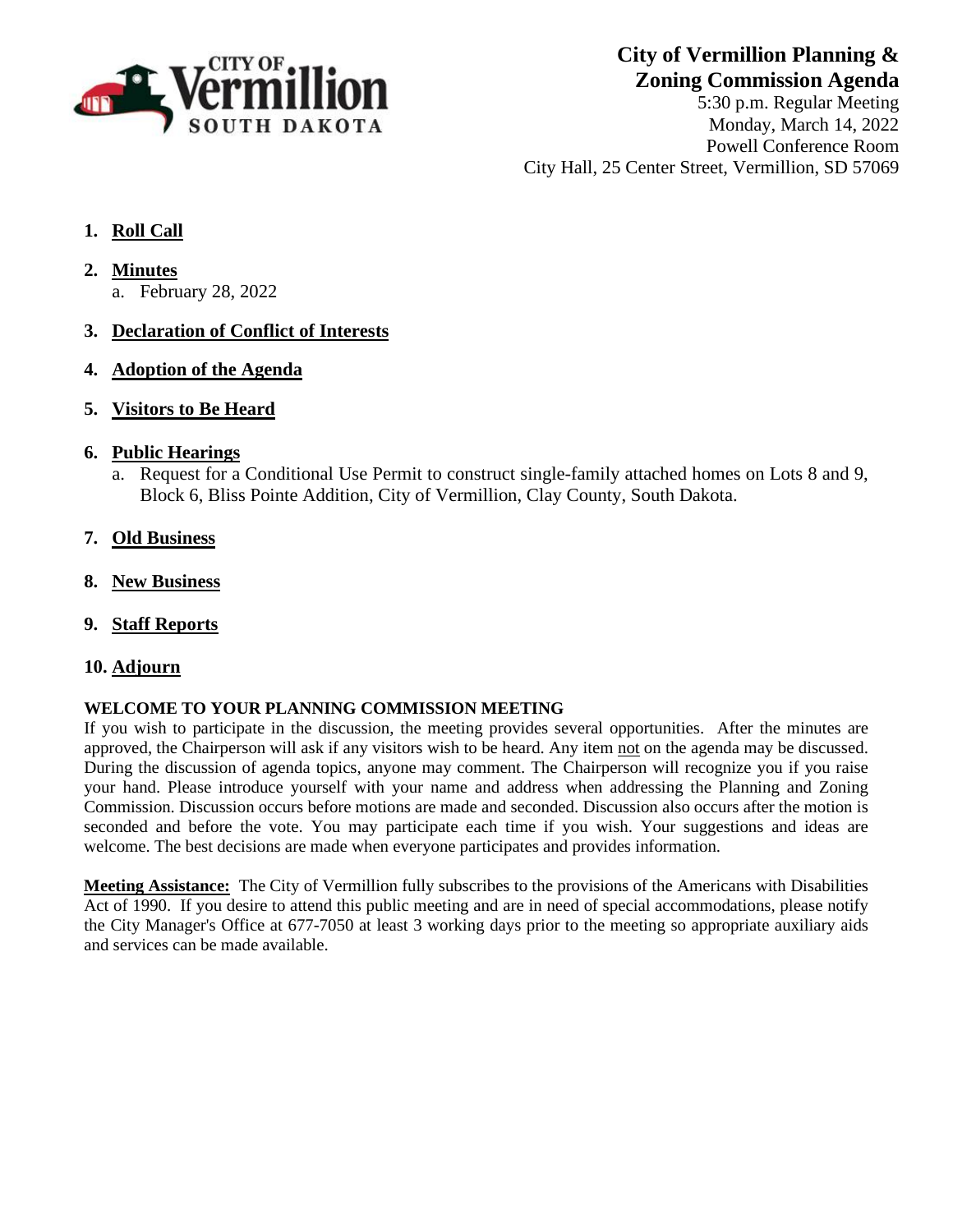Unapproved Minutes Vermillion Planning and Zoning Commission Monday, February 28, 2022 Regular Planning and Zoning Commission Meeting The regular meeting of the Vermillion Planning and Zoning Commission was called to order in the Powell Conference Room at City Hall on February 28, 2022 at 5:30 p.m. 1. Roll Call City Planning and Zoning Commissioners Present: Fairholm, Fitzgerald, Forseth, Heggestad, Merrigan, Steele, Tuve, Wilson. City Planning and Zoning Commissioners Absent: Gestring City Staff present: José Domínguez, City Engineer; Stone Conley, Assistant City Manager 2. Minutes a. February 14, 2022 Joint Planning and Zoning Commission Meeting. Moved by Commissioner Fitzgerald to adopt the February 14, 2022 meeting minutes as published, seconded by Wilson. Motion carried 8-0. 3. Declaration of Conflict of Interest Forseth noted that he owns investment property in Vermillion. 4. Adoption of the Agenda Moved by Tuve to adopt the agenda as published, seconded by Merrigan. Motion carried 8-0. 5. Visitors to be Heard None. 6. Public Hearings a. Ordinance 1457 – Amending Title XV, Land Usage, Chapter 155, Zoning Regulations, Section 155.008, Definitions, Amend the Term "Kennel". Dominguez presented to the Commission the agenda memo from the City's Planning and Zoning Commission packet regarding a possible amendment to the Zoning Ordinance. The amendment proposed would amend the definition of "kennel" by adding a limit to the time an animal could be housed at the location. The limit proposed by Staff was identical to the one found under "small animal veterinarian" of no more than one month. Staff recommended that the Commission recommend the Council approve the ordinance amendment.

Forseth opened the floor to public comment.

Fitzgerald proposed that the length of time being proposed be clarified by stating a length of time. Discussion followed.

Moved by Fitzgerald to recommend that the Council approve the amendment as proposed by the Commission with the change reading "Animals may be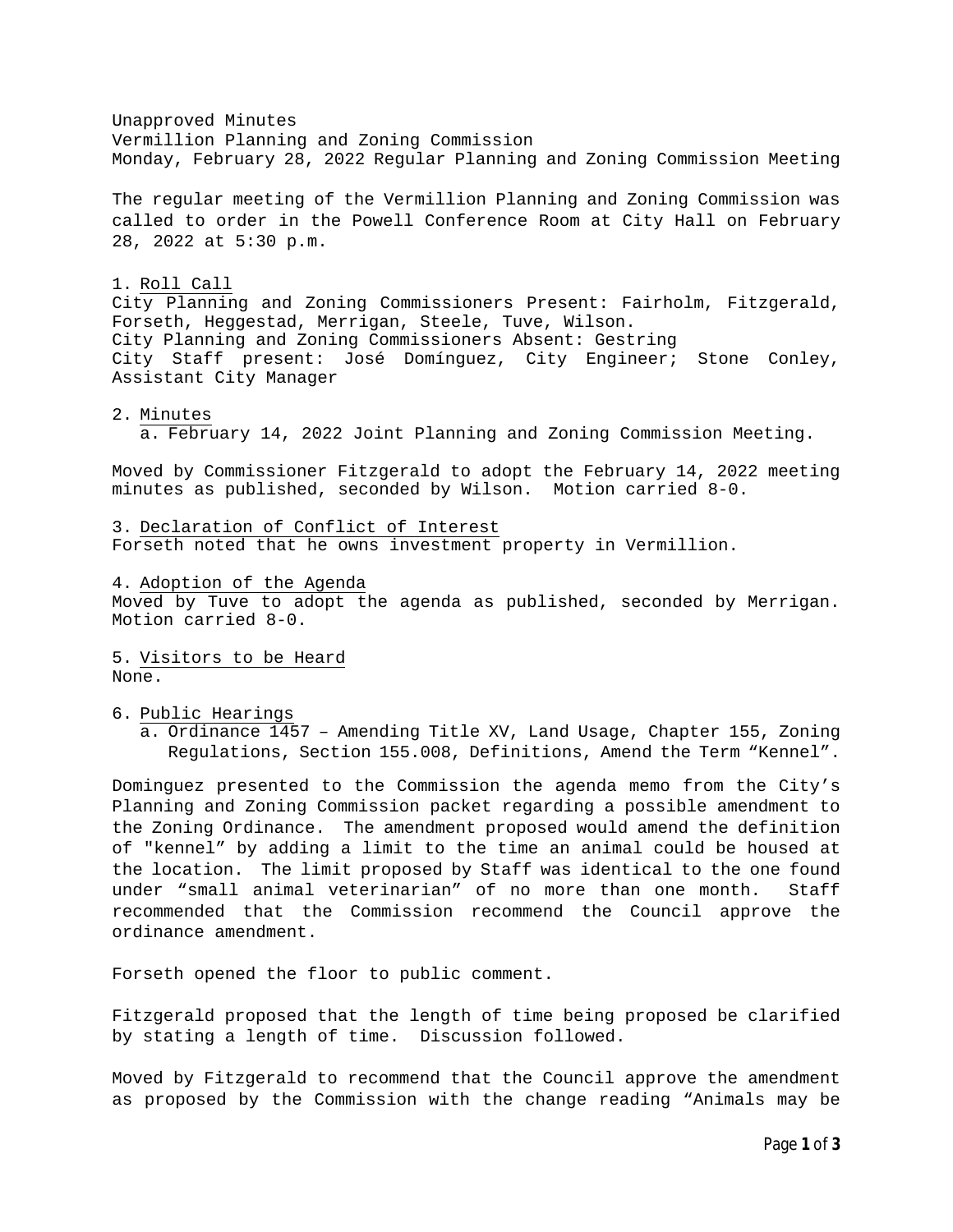kept for a maximum of 30-days at a time.", seconded by Tuve. Motion carried 8-0.

b. Ordinance 1459 – Amending Title XV, Land Usage, Chapter 155, Zoning Regulations, Section 155.037, GB General Business District, (B) Conditional Uses, to Include "Kennel" as a Conditional Use.

Dominguez presented to the Commission the agenda memo from the City's Planning and Zoning Commission packet regarding a possible amendment to the Zoning Ordinance. The amendment proposed would include "kennel" as conditional use in the GB General Business district with the criteria that the kennel must be at least 150-feet away from a residential building located in a residentially zoned district. Staff recommended that the Commission recommend the Council approve the ordinance amendment.

Forseth opened the floor to public comment.

Moved by Heggestad to recommend to the Council approval of the proposed amendment as presented by Staff, seconded by Steele. Motion carried 8- 0.

c. Ordinance 1458 – Amending Title XV, Land Usage, Chapter 155, Zoning Regulations, Section 155.039, GI General Industrial District, (B) Conditional Uses, to Include "Kennel" as a Conditional Use.

Dominguez presented to the Commission the agenda memo from the City's Planning and Zoning Commission packet regarding a possible amendment to the Zoning Ordinance. The amendment proposed would include "kennel" as conditional use in the GI General Industrial district with the criteria that the kennel must be at least 150-feet away from a residential building located in a residentially zoned district. Staff recommended that the Commission recommend the Council approve the ordinance amendment.

Forseth opened the floor to public comment.

Moved by Tuve to recommend to the Council approval of the proposed amendment as presented by Staff, seconded by Steele. Motion carried 8- 0. 7. Old Business None.

8. New Business None

9. Staff Report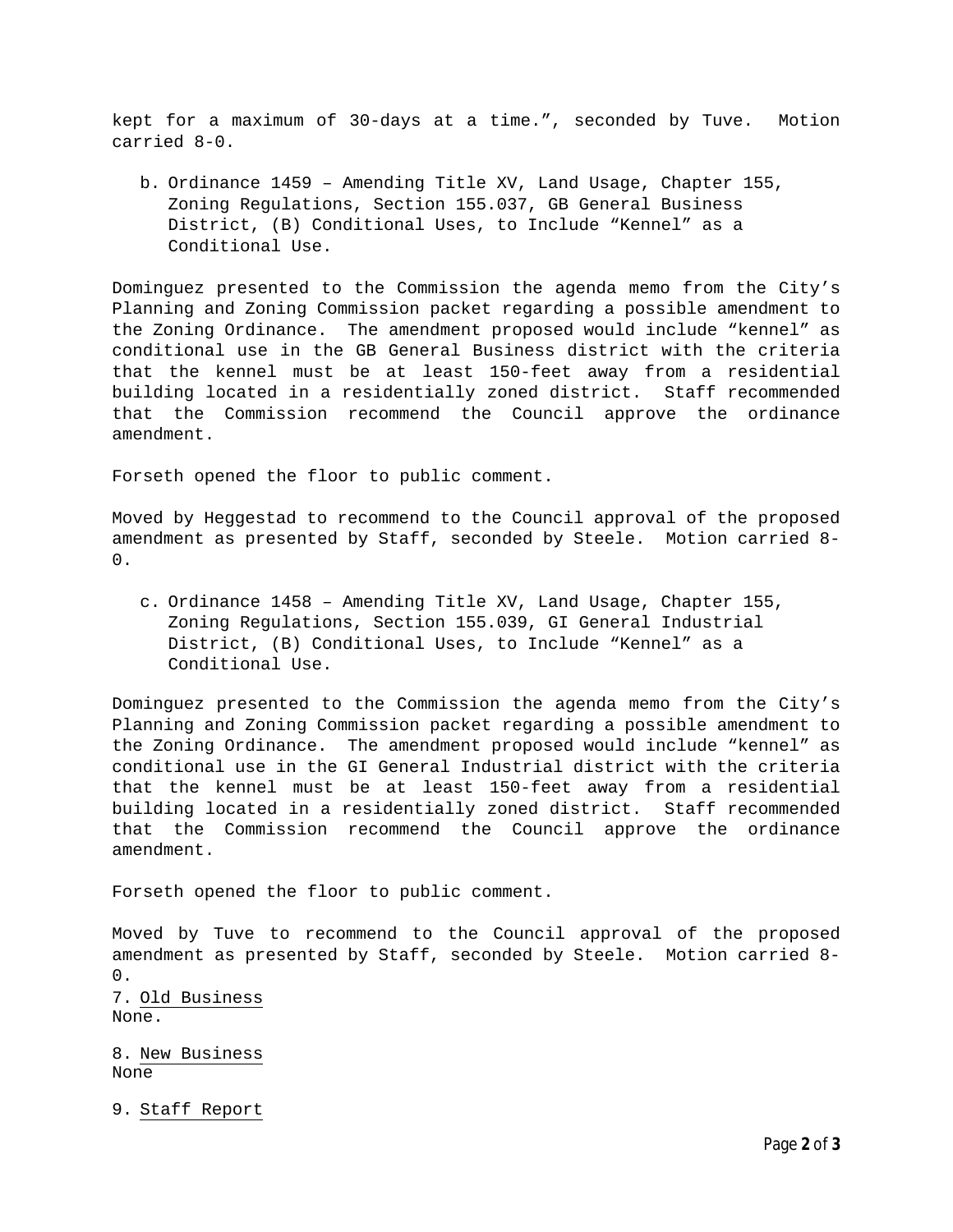Street maintenance projects and sidewalk along east side of Prentis Park.

10. Adjourn

Moved by Fitzgerald to adjourn, seconded by Fairholm. Motion carried 8- 0, Forseth declared the meeting adjourned at 5:40 p.m.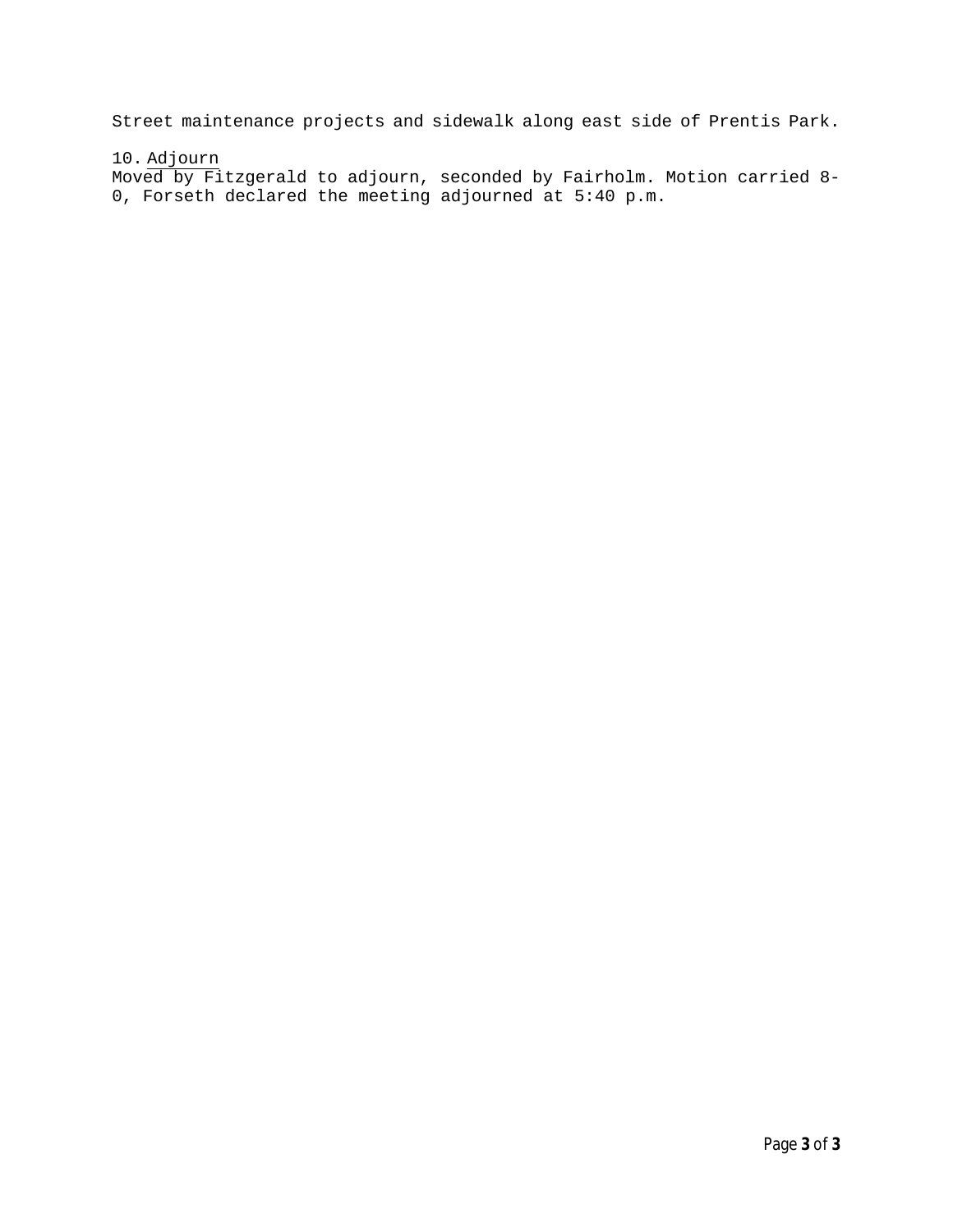

# *Planning and Zoning Commission Agenda Memo*

*From:* Jose Dominguez, City Engineer

*Meeting:* March 14, 2022

- **Subject:** Request for a Conditional Use Permit to construct single-family attached homes on Lots 8 and 9, Block 6, Bliss Pointe Addition, City of Vermillion, Clay County, South Dakota
- *Presenter:* Jose Dominguez

*Background:* Mart Brothers Inc., applied for a Conditional Use Permit to construct two townhouses on Rockwell Trail. The townhomes would be constructed on Area B of the Bliss Pointe Planned Development District which allows single-family attached dwellings (townhouses) as a conditional use. Area B of the Bliss Pointe PDD is intended for low to medium-density single-family residential uses.

**Discussion:** The site plan shows that on lots 8 and 9 of Block 6, Mart Brothers Inc., is seeking to construct two townhouses. The design conforms to the City standards.

| <b>CRITERIA</b>                                                                               | STAFF COMMENTS AND RECOMMENDATIONS                                                                                                                                                                                                                                                                                                                                                                                                                                                                                     |
|-----------------------------------------------------------------------------------------------|------------------------------------------------------------------------------------------------------------------------------------------------------------------------------------------------------------------------------------------------------------------------------------------------------------------------------------------------------------------------------------------------------------------------------------------------------------------------------------------------------------------------|
| Ensure ingress and egress<br>to the property                                                  | Due to the configuration of the townhouses in the lots one<br>driveway will be granted to be shared by both townhouses.<br>Rockwell Trail is a local street.<br>As such, the ordinance allows 1 access point per frontages<br>less than 200-feet in length. The access point would need to<br>be at least 40-feet from the right-of-way line of any crossing<br>street. Because the garages are less than 16-feet from each<br>other the access is shared. The maximum width of the<br>shared access point is 48-feet. |
| Review and, if necessary,<br>place conditions to ensure<br>vehicular and pedestrian<br>safety | No conditions are necessary. Will be similar to most single-<br>family residential uses.                                                                                                                                                                                                                                                                                                                                                                                                                               |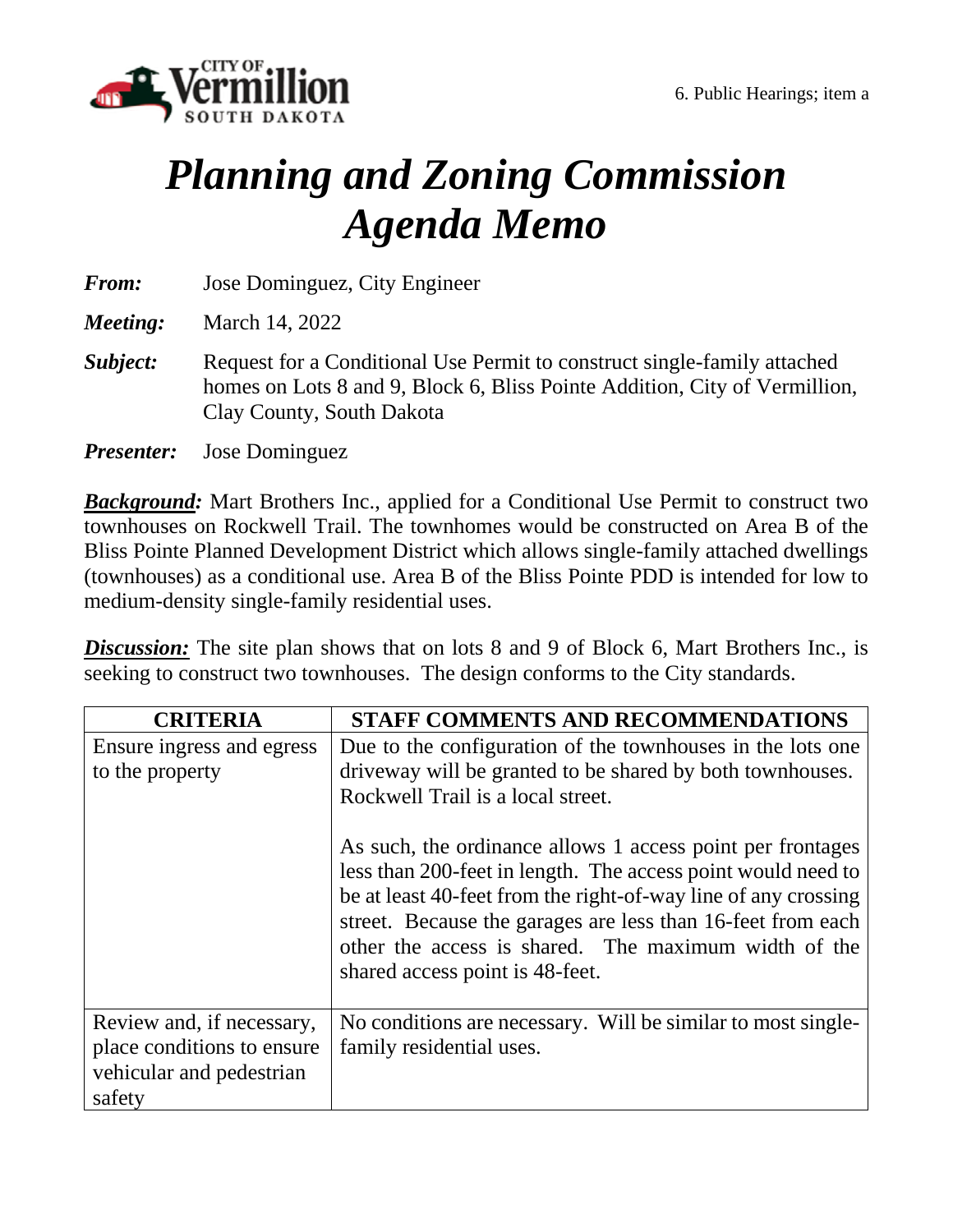| Ensure Off-street parking<br>and loading                                                                                      | The Code requires that each townhouse provide two off-<br>street parking stalls. The area directly in front of the garage<br>meets this requirement.<br>Section 155.072 allows for off-street parking associated<br>with townhouses to be constructed within the required front<br>yard. |
|-------------------------------------------------------------------------------------------------------------------------------|------------------------------------------------------------------------------------------------------------------------------------------------------------------------------------------------------------------------------------------------------------------------------------------|
| Ensure that a refuse area is<br>provided.                                                                                     | Not applicable                                                                                                                                                                                                                                                                           |
| (location of refuse area)                                                                                                     |                                                                                                                                                                                                                                                                                          |
| Ensure that development   Not applicable<br>appropriate<br>fire<br>has<br>protection                                          |                                                                                                                                                                                                                                                                                          |
| and<br>Ensure<br>screening<br>buffering                                                                                       | No screening is necessary by the applicant.<br>A privacy fence has been installed by the south property<br>owner due to the fact that their property is a commercial use.                                                                                                                |
| Ensure that the proposed<br>exterior lighting complies<br>with City requirements                                              | Not applicable                                                                                                                                                                                                                                                                           |
| are being met                                                                                                                 | Ensure that all setbacks   Proposed construction will occur within the buildable area.                                                                                                                                                                                                   |
| Review and, if necessary,<br>place conditions to ensure<br>general compatibility                                              | The proposed construction will be compatible with all<br>existing, and future, neighbors with the exception of the<br>south neighbor.                                                                                                                                                    |
| Review and, if necessary,<br>place conditions to ensure<br>use meets the goals and<br>objectives of the<br>comprehensive plan | No additional conditions are necessary as the proposed use<br>meets with several goals and objectives.                                                                                                                                                                                   |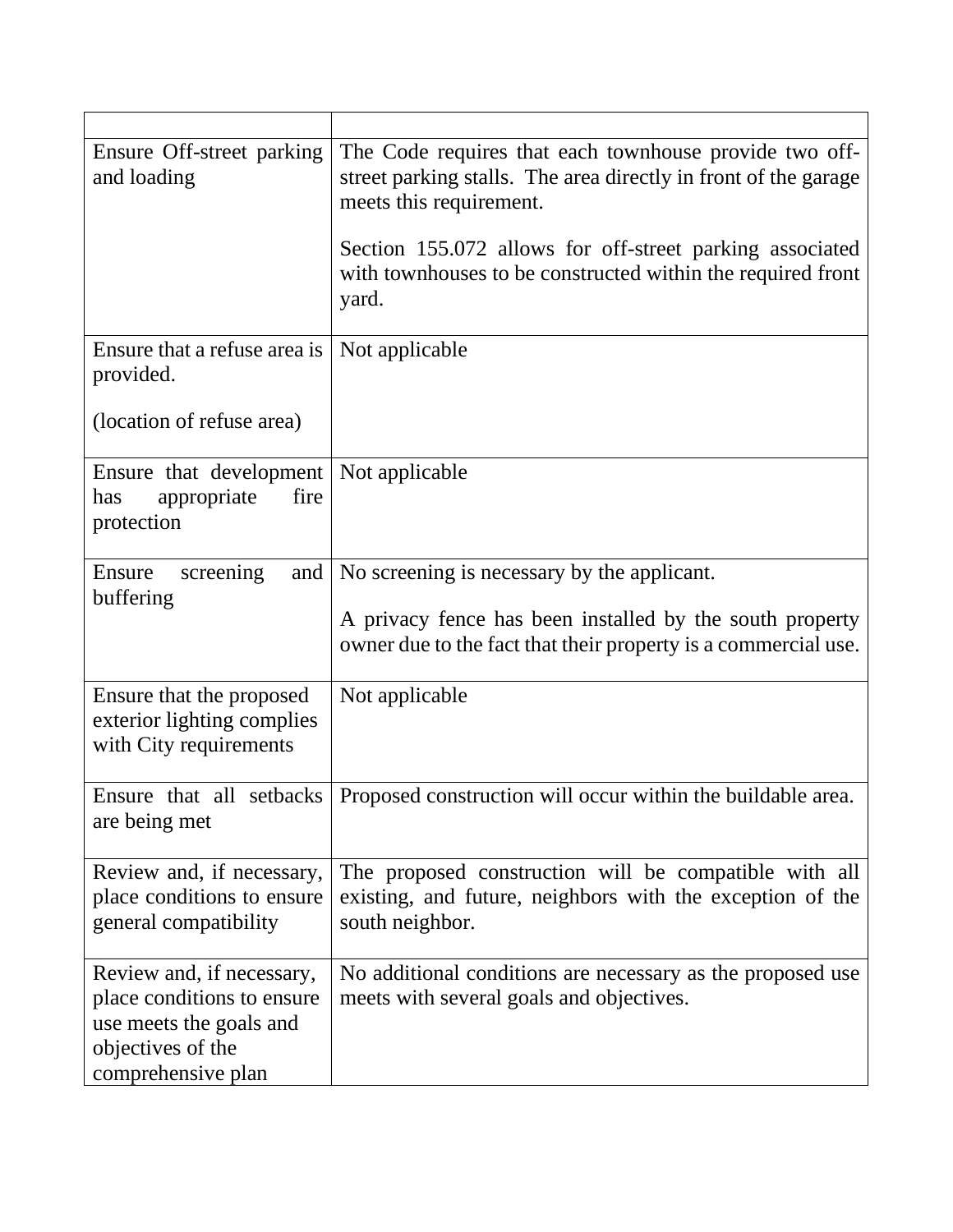*Compliance with Comprehensive Plan:* The City's Comprehensive Plan has several sections that address development within the community. The following goals and objectives may apply in this instance:

- Provide a variety of housing types that allow people to live in Vermillion at any stage of their life and income (pg. 13)
- Facilitate the location, character, and phasing of residential growth and development (pg. 13)
- Create and maintain neighborhoods that are safe, healthy, livable, and compatible with adjacent land uses (pg. 13) (pg. 48)
- Address the density, affordability, and type requirements for housing (pg. 13)
- Allow for a supply of housing styles, sizes and prices that encourage people of all ages to live in Vermillion (pg. 48)
- Maintain the appearance of Vermillion's neighborhoods, streets, and commercial districts (pg. 48)
- Focus new development within existing City limits areas (pg. 67)
- Encourage development within existing sanitary sewer and drainage basins (pg. 67)
- Encourage compact and contiguous urban growth within corporate limits (pg. 67)

*Conclusion/Recommendations:* The Planning Commission is asked to take public comment and grant, grant with conditions, or deny the Conditional-Use Permit application. Staff recommends granting the conditional-use with no conditions.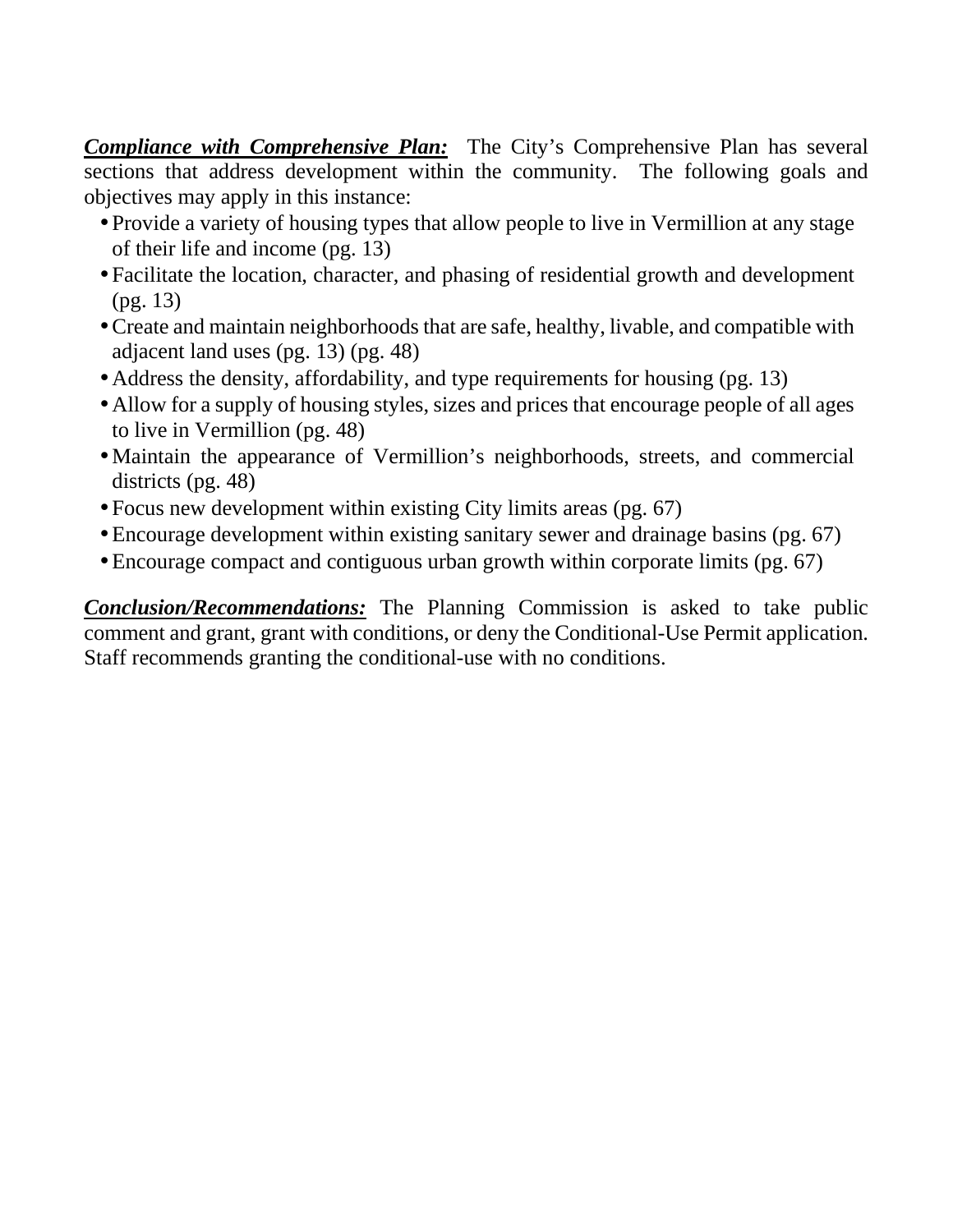#### **Jose Dominguez**

| From:    | noreply@civicplus.com                                      |
|----------|------------------------------------------------------------|
| Sent:    | Wednesday, February 23, 2022 2:15 PM                       |
| To:      | Vermillion; Jose Dominguez; Stone Conley                   |
| Subject: | Online Form Submittal: Petition for Conditional Use Permit |

### **Petition for Conditional Use Permit**

THE PLANNING COMMISSION REQUEST THE FOLLOWING:

(1) APPLICANT MUST COMPLETE THE ENTIRE APPLICATION, OTHERWISE APPLICATION WILL NOT BE PRESENTED TO THE PLANNING COMMISSION FOR CONSIDERATION.

(2) APPLICANT MUST EITHER CHECK A BOX OR ANSWER EACH QUESTION. IF THE ANSWER TO THE QUESTION IS NOT KNOWN, WRITE 'UNKNOWN' AS THE ANSWER TO THE QUESTION.

1. Petitioner Information

| Name                                                           | Nick Mart                                                 |
|----------------------------------------------------------------|-----------------------------------------------------------|
| <b>Email Address</b>                                           | nick@martbrothersconstruction.com                         |
| <b>Address</b>                                                 | 1102 317th St                                             |
| City                                                           | <b>VERMILLION</b>                                         |
| <b>State</b>                                                   | <b>SD</b>                                                 |
| Zip Code                                                       | 57069-3707                                                |
| <b>Phone Number</b>                                            | 6057602809                                                |
| <b>Fax Number</b>                                              | n/a                                                       |
|                                                                | (Section Break)                                           |
| 2. What is the proposed<br>use?                                | Build twin home                                           |
| 3. Information on Property Applying for Conditional-Use Permit |                                                           |
| <b>Address of Property</b>                                     | 1210-1214 Rockwell Trail                                  |
| <b>Legal Description</b>                                       | <b>Lot</b> 84 LOT 9 BLK 6 BLISS POINTE ADDITION<br>$\Box$ |

**Current Zoning District** 

 $R-1$ -Residential District  $\nabla D$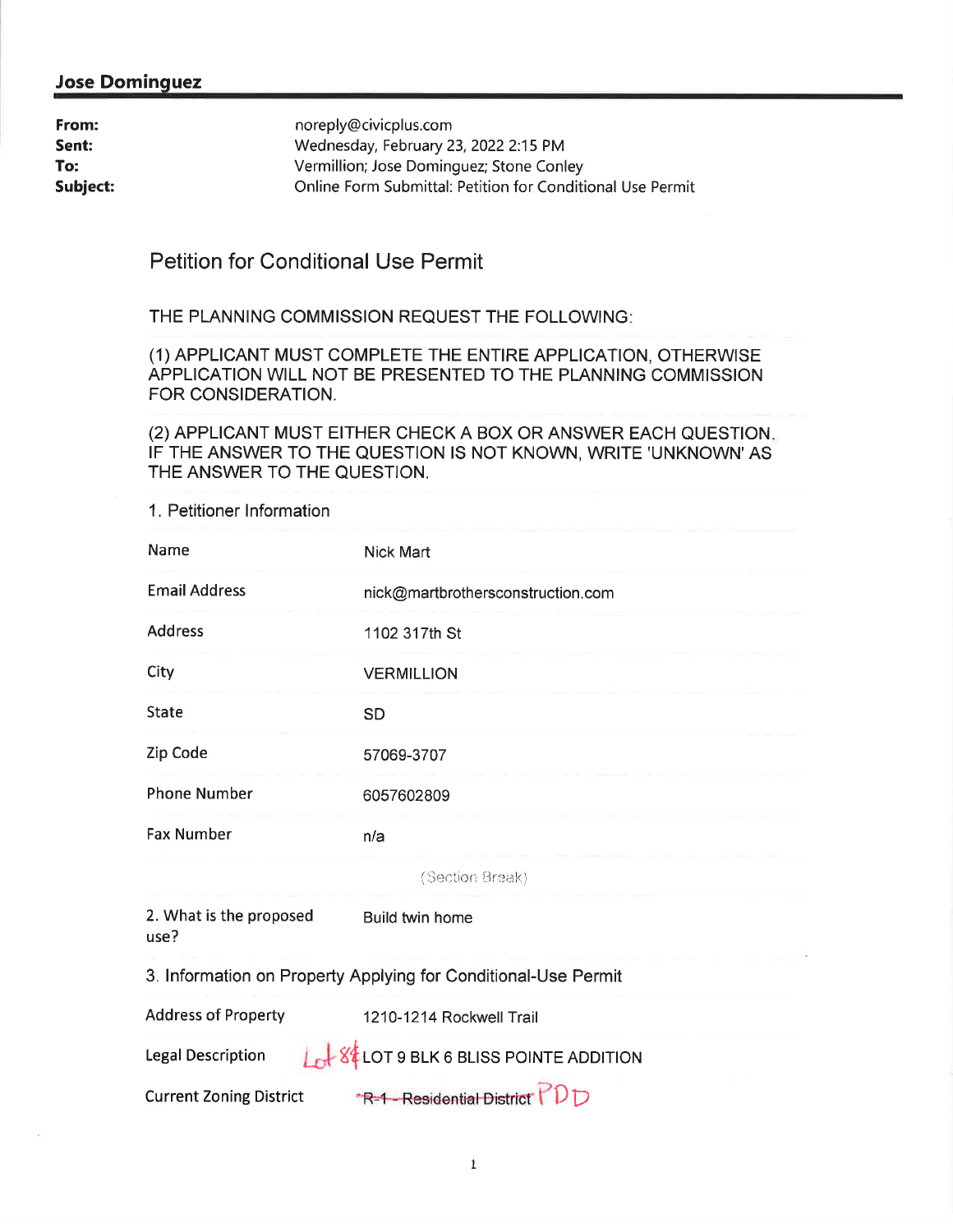## WA Bliss Pointe PDD

If you selected PDD -**Planned Development** District, enter the name of the district. Otherwise enter 'N/A.'

(Section Break)

4. Information on Adjoining Properties

| Describe the neighborhood<br>where the Conditional-Use<br>Permit is being sought. | Build new construction twin home directly across street from<br>and next to twin homes. |
|-----------------------------------------------------------------------------------|-----------------------------------------------------------------------------------------|
| Adjacent uses to proposed conditional-use (check all that apply):                 |                                                                                         |
| <b>NORTH</b>                                                                      | Single-Family Attached                                                                  |
| <b>EAST</b>                                                                       | Vacant                                                                                  |
| <b>SOUTH</b>                                                                      | Vacant                                                                                  |

**WEST** Single-Family Attached

(Section Break)

5. Standards for Conditional Use Permit

Please address the following criteria. These standards will be addressed at the public hearing.

| A. How will the property<br>and structures be accessed<br>from the street?              | From north side of property on new concrete driveway off<br>Rockwell Trail |
|-----------------------------------------------------------------------------------------|----------------------------------------------------------------------------|
| B. Where will the access<br>points from the street be<br>located?                       | north side of property                                                     |
| C. How wide will the access<br>points be?                                               | 30 feet                                                                    |
| D. How will the traffic (both<br>vehicles and pedestrians)<br>flow within the property? | East and West, no traffic within property                                  |
| E. Where will the off-street<br>parking and loading areas<br>be located?                | north side                                                                 |
| F. How many off-street<br>parking stalls and loading<br>areas are being proposed?       | four                                                                       |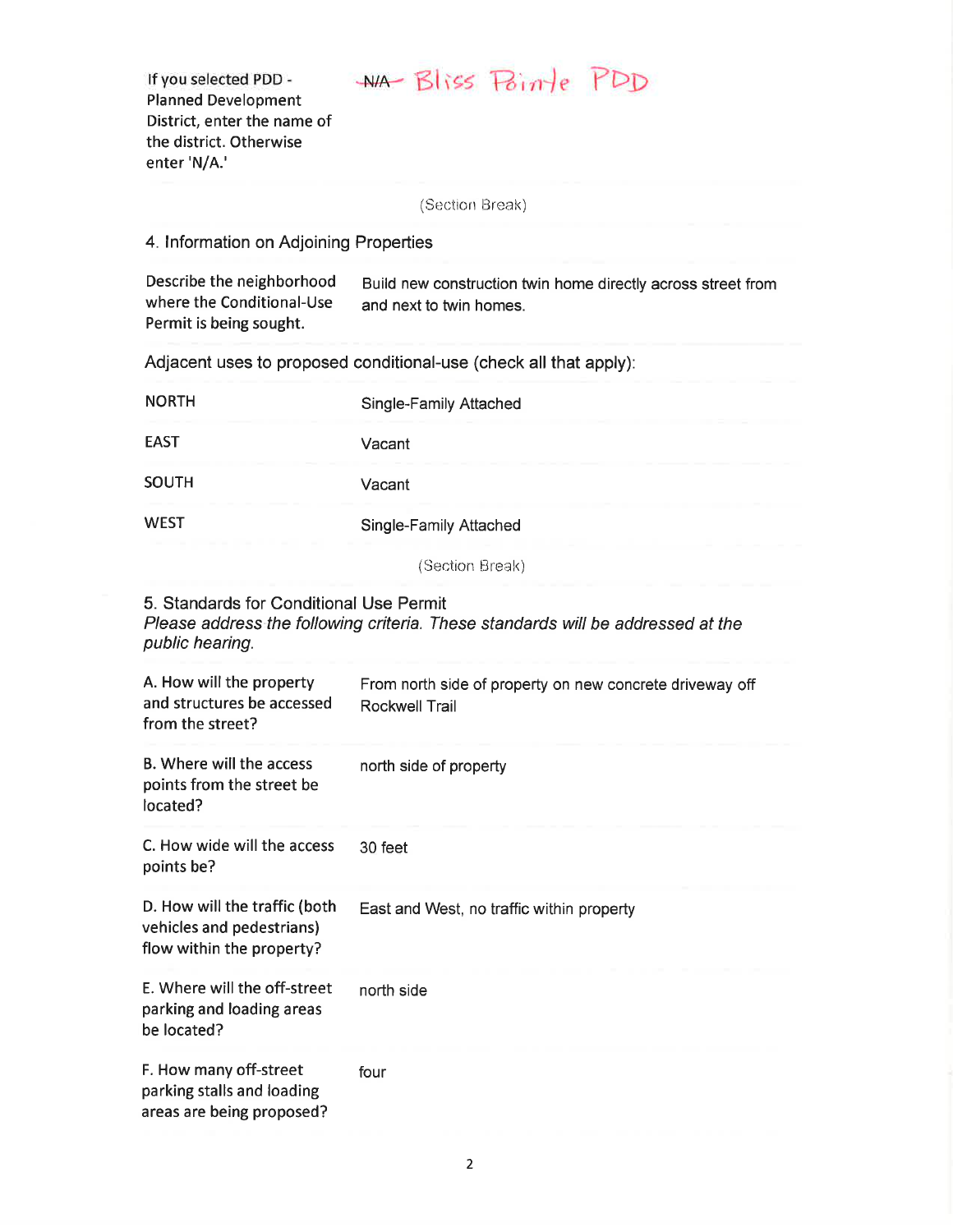| G. Where will refuse and<br>service areas be located on<br>the property?                                                                                          | adjacent to structure                     |
|-------------------------------------------------------------------------------------------------------------------------------------------------------------------|-------------------------------------------|
| H. What is the availability of<br>utilities in the area? Will<br>they need to be installed or<br>modified to service the<br>property?                             | Present, easement will need to be vacated |
| I. Is screening and/or<br>buffering being proposed?<br>If so, what will it be, and<br>where will it be<br>constructed?                                            | No                                        |
| J. Are any signs proposed<br>for the property? If so,<br>describe the signs being<br>proposed (size and lighting).                                                | <b>No</b>                                 |
| K. Will the signs be<br>compatible with<br>neighboring properties?                                                                                                | N/A                                       |
| L. How will the signs affect<br>the surrounding areas?                                                                                                            | N/A                                       |
| M. Are there any required<br>yards and other open<br>spaces?                                                                                                      | N/A                                       |
| N. What is the general<br>compatibility with the<br>adjoining properties and<br>other properties in the<br>zoning district in which such<br>use is to be located? | Matching compatibility                    |
| O. Will you be requesting a<br>variance from the City<br>Council?                                                                                                 | <b>No</b>                                 |
| Upload any plans or<br>diagrams                                                                                                                                   | Rockwell Plan Townhouse 2-23-22.pdf       |
|                                                                                                                                                                   | (Section Break)                           |
| <b>Acknowledgement of Fees</b>                                                                                                                                    | I acknowledge.                            |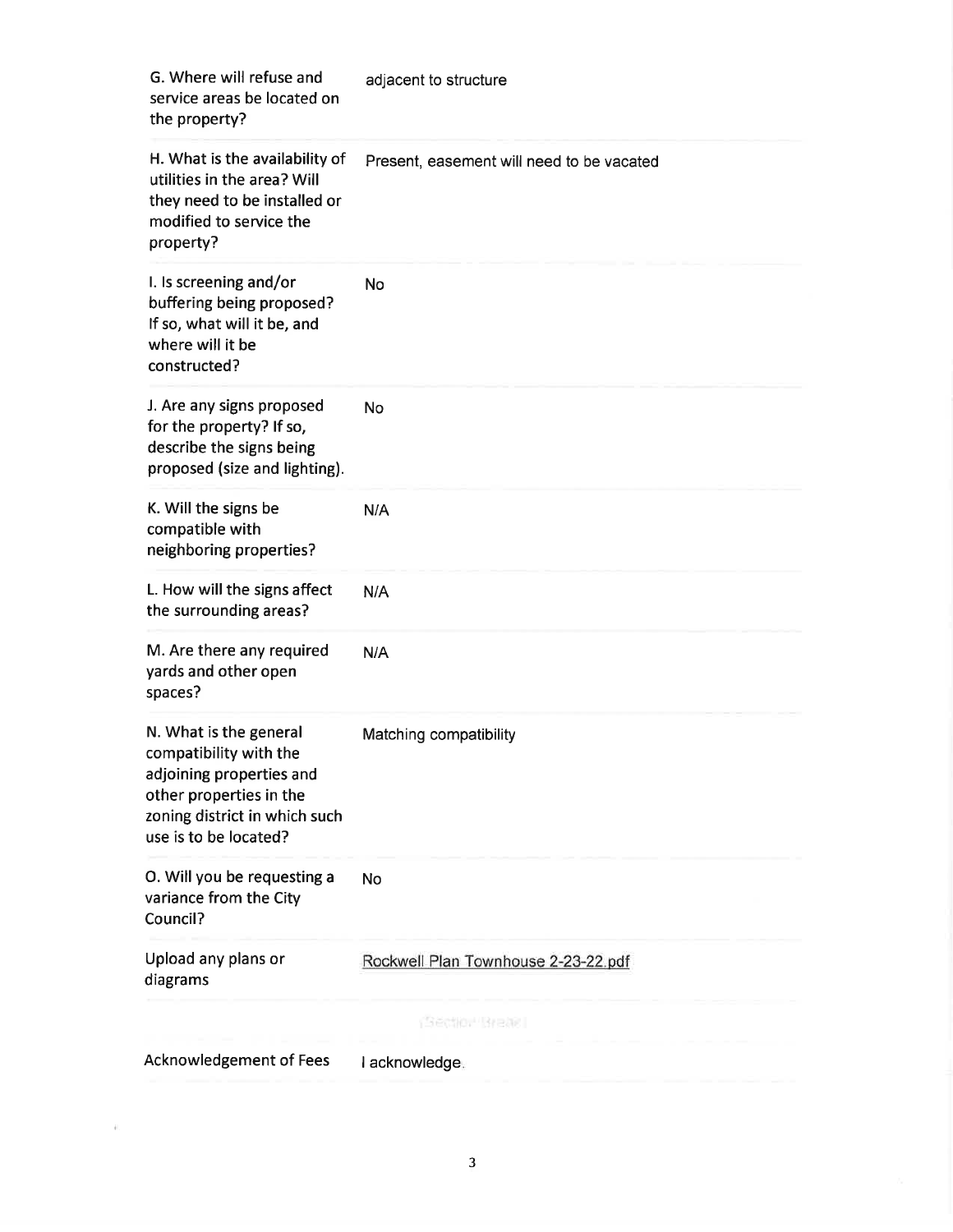| <b>Electronic Signature</b><br>Agreement | agree.    |
|------------------------------------------|-----------|
| <b>Electronic Signature</b>              | Nick Mart |
| Date:                                    | 2/23/2022 |

Once submitted, Staff will verify that everything has been filled out correctly. Afterwards, you will be contacted to inform you of when your Petition for Conditional Use Permit will come before the Planning Commission. It is highly recommended that you attend this meeting.

Email not displaying correctly? View it in your browser.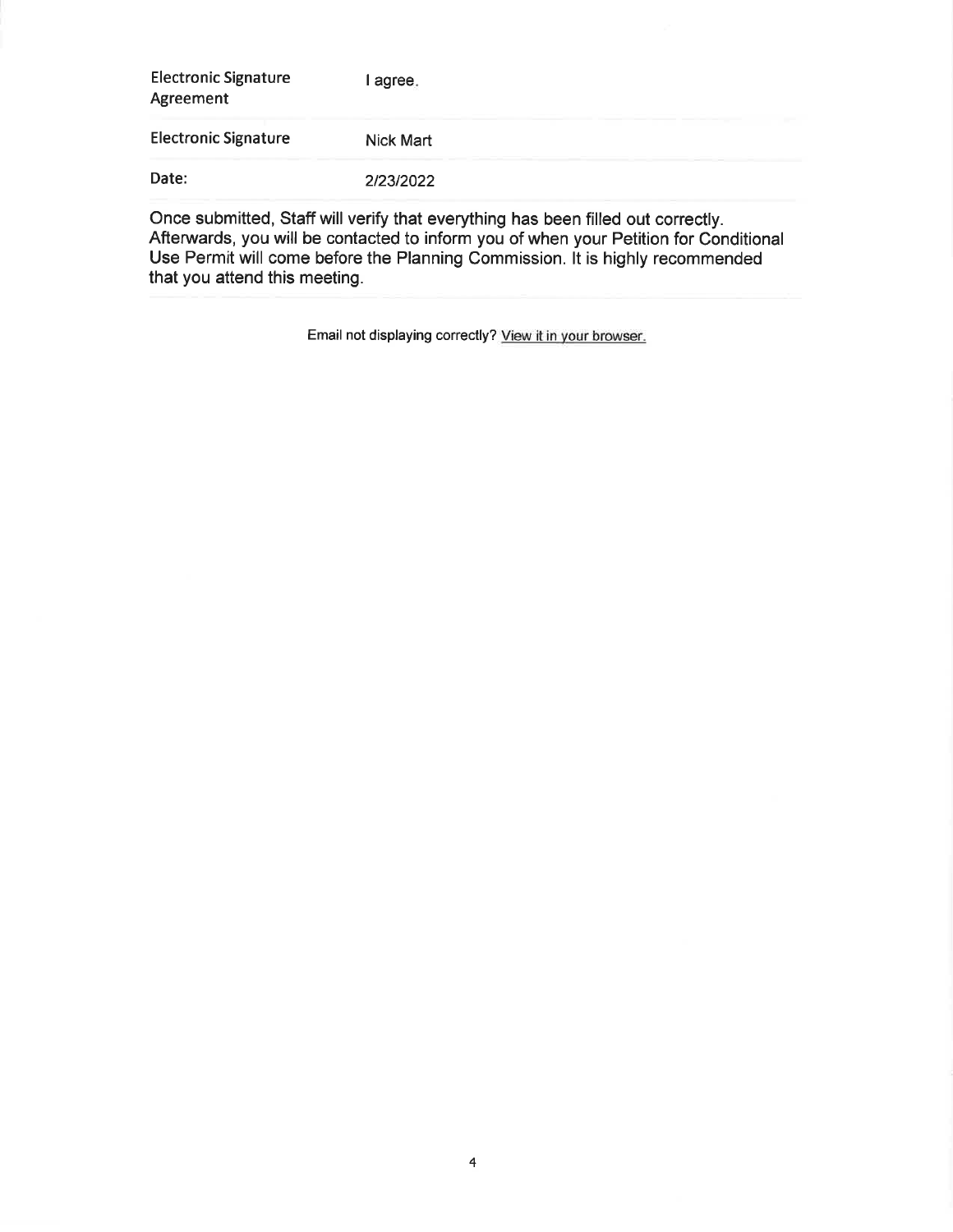

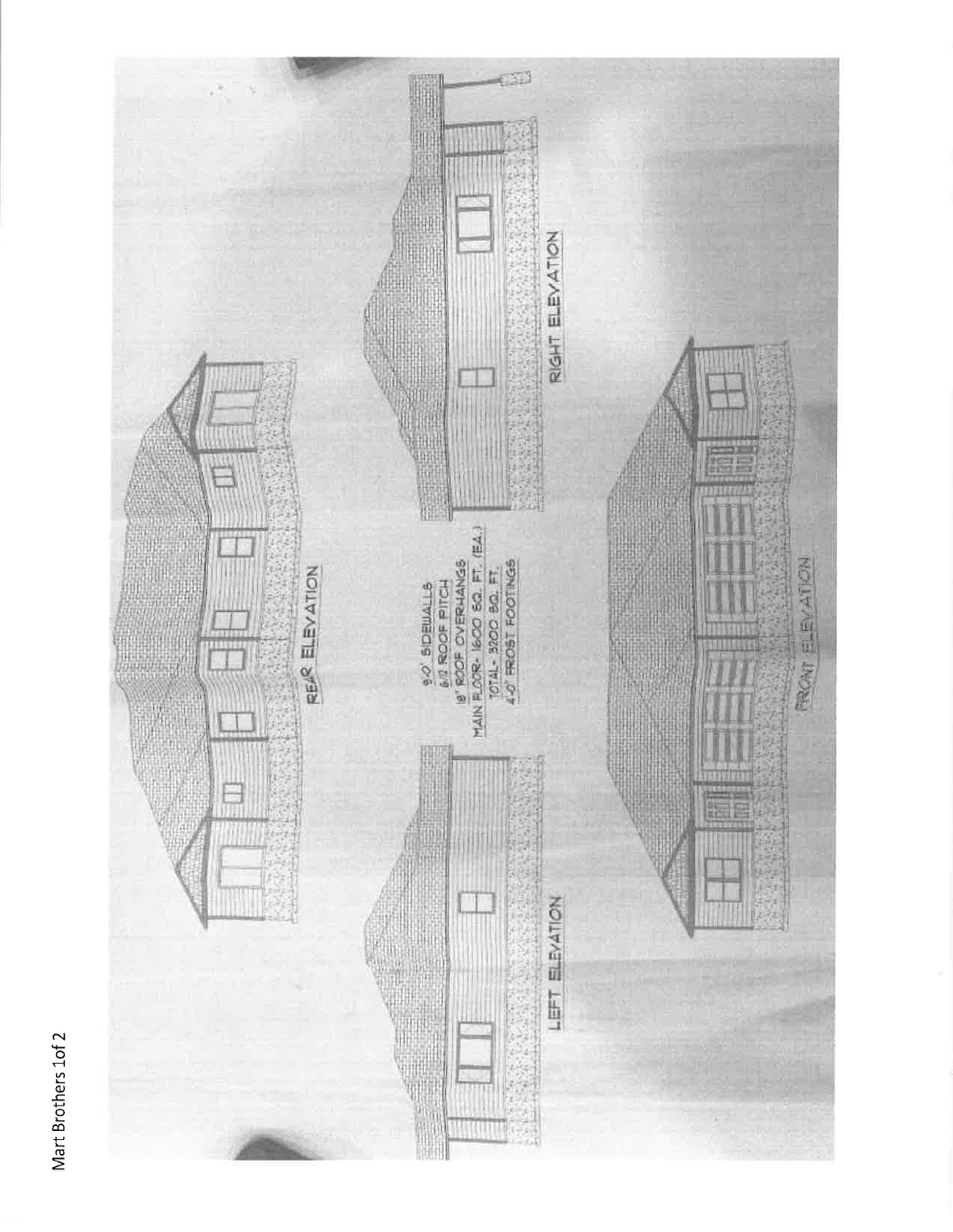